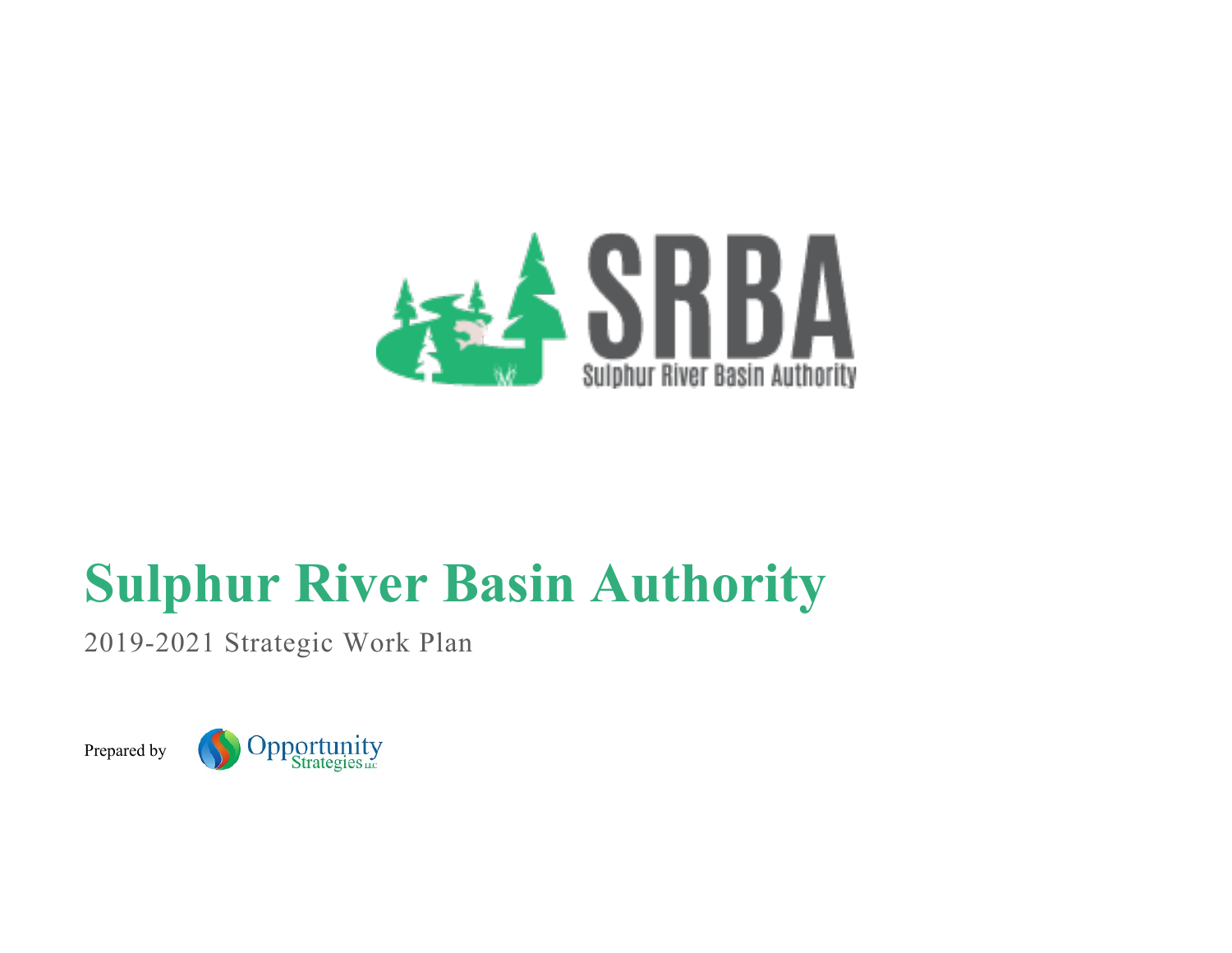# Sulphur River Basin Authority

# Summary

On April 23, 2019 the Sulphur River Basin Authority began a 2-Year Strategic Planning process for 2019-2021. The following is the process used to reach the conclusions for the plan.

The process began with a preliminary meeting between the facilitator and SRBA staff to discuss key economic development issues facing the organization, review the programs and projects underway through the SRBA, and to prepare the agenda and process for the planning retreat.

The participants spent the day reviewing and revising the Mission and Vision Statements, conducting a SWOT (Strengths, Weaknesses, Opportunities, & Threats) Analysis, and developing goals, strategies and key performance indicators/metrics.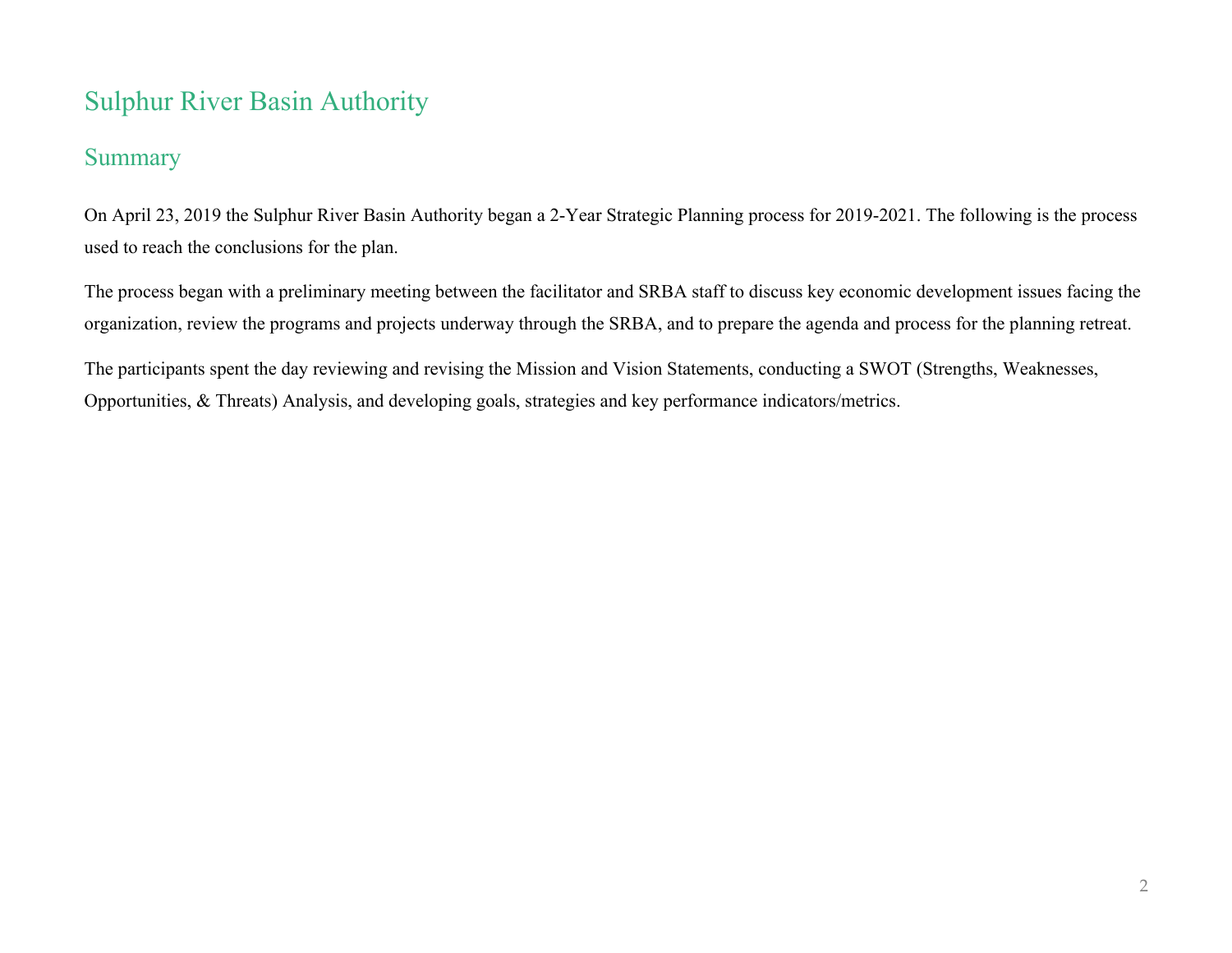# Expectations

The facilitator asked the participants to list their expectations for discussion for the day. The following is what they listed.

- Identify our goals
- $\bullet$  3-7 Goals
- How do we include more locals?
- Get stakeholders to help fund organization
- Identify needs of our stakeholders and help them meet those needs
- Work with other agencies in the basin to help
- Upper Region need more participation from them
- Soil erosion
- Define what a stakeholder is
- How do we mitigate the issues we identify?
- Who are we and what are we here to accomplish?
- Ensure that stakeholders are treated fairly

# New Mission Statement

*To manage, conserve, develop, and protect the natural resources of the Sulphur River Basin in a responsible and cooperative manner that provides opportunity for growth and benefits to the Basin and the citizens of Texas.*

# New Vision Statement

*To be the champion of the stakeholders in the Sulphur River Basin through the conservation and development of its natural resources.*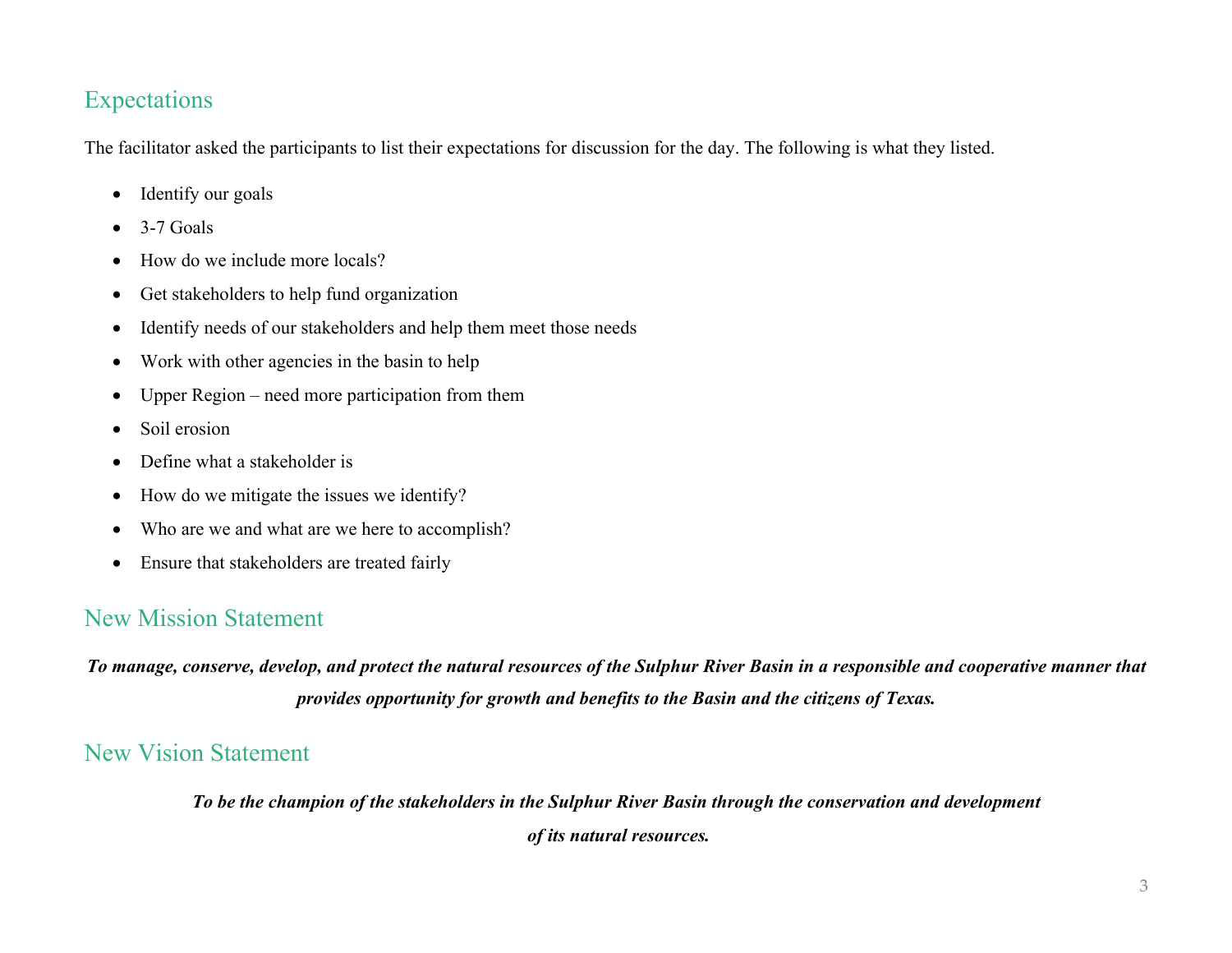# **SWOT Analysis**

The facilitator guided the participants through an analysis of their current Strengths, the current Weaknesses or Challenges they are facing, Opportunities that may come their way in the near or distant future, and Threats that are possible to occur in the future. Note that there are no right or wrong answers and no implication of likelihood. This is simply a brainstorm of the opinions of the participants to get them thinking about goals in the next portion.

## **Strengths**

- Enabling legislation
- Untapped water resource
- Largest contiguous hardwood forest in Texas (supports local industry)
- Extensive agriculture
- Diverse board representing all of Basin
- Board members who are knowledgeable on water
- Good leadership
- Nancy's experience
- New Executive Director Meg joining us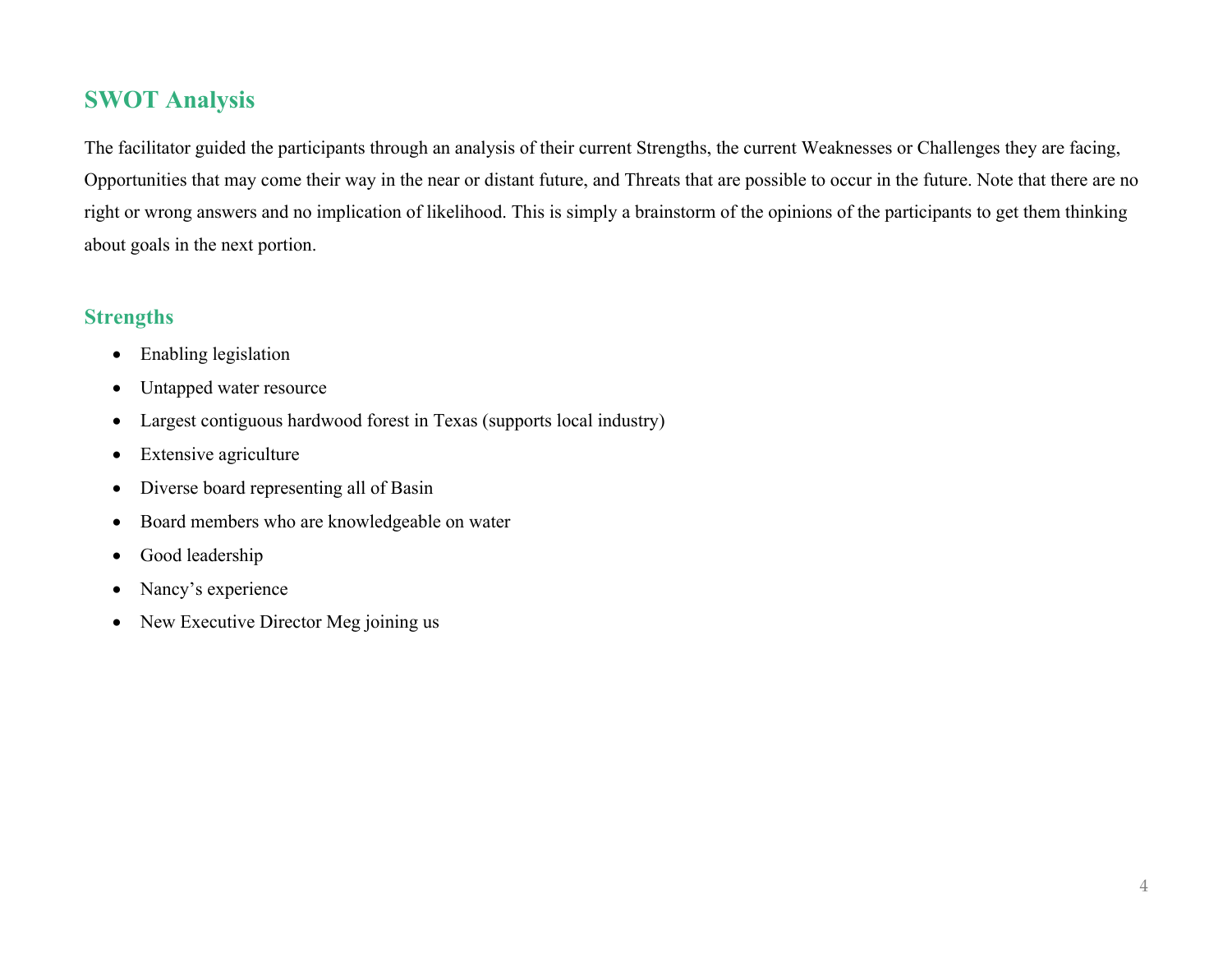#### **Weaknesses**

- Board needs to embrace stakeholders in the Basin
- Lack of shareholder involvement
- We need to educate/inform others such as Rotary, etc.
- Lack of trust
- Future funding
- Too narrowly focused
- Lack of collaboration
	- o Among municipalities in Basin
	- o Among stakeholders
	- o Regarding planning groups
- Communication challenges
- Lack of transparency
- No initiative for soil erosion/log jams/sedimentation
- Mitigation we need to define it
- Mitigation is the elephant in the room
- Mitigation is brutal and unfair
- Municipalities in Basin need improved collaboration
- We must determine what is reportable and what is not
- Publishing drafts has been a weakness/mistake we will NOT publish draft reports in the future; only final reports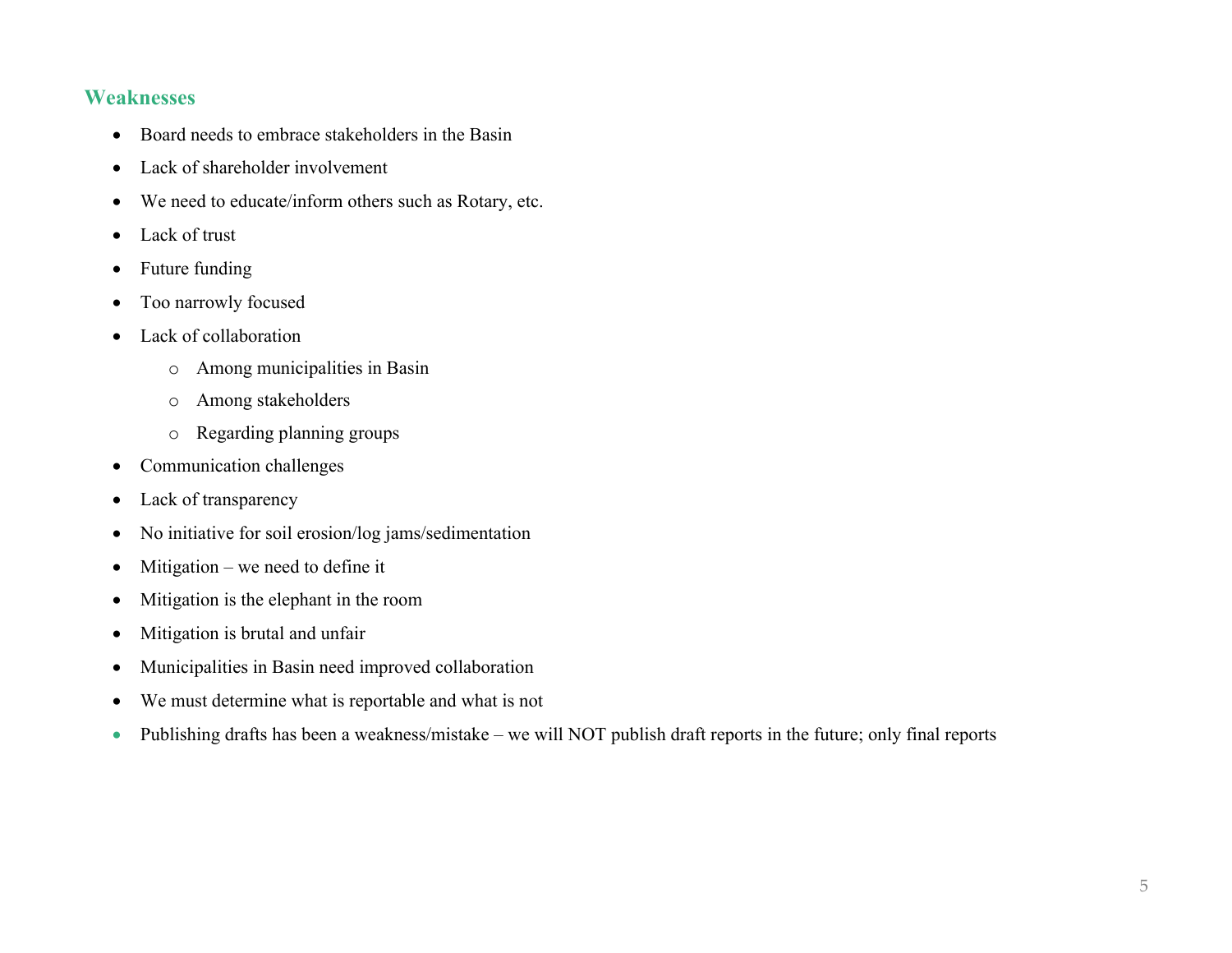## **Opportunities**

- Funding development
- Explore more independent sources of funding
- Cooperation with all stakeholders
- Establish rapport with federal, state, and local agencies
- New Executive Director
- Relationship Building (visitation schedule, organizational structures)
- Increased and improved transparency
- Extract value
	- o Monetizing services
	- o Put value on it
- Innovation
	- o What else can we do with our resources?
	- o Equitably compensating entities that are affected by development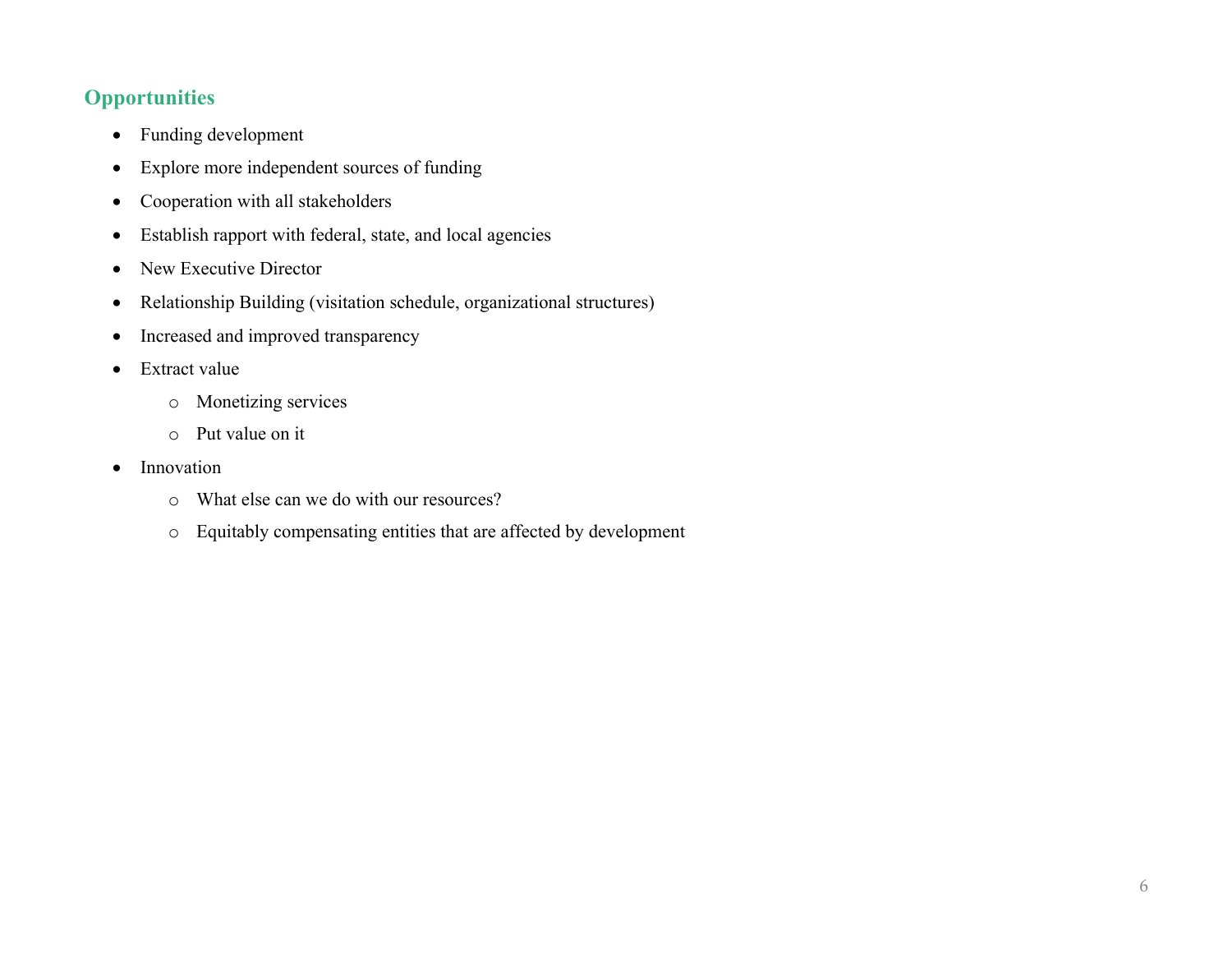## **Threats**

- Lack of cooperation among stakeholders
- Abolishment by the State
- Lack of local support
- Being a little fish in a big pond
- Lack of interest in our mission from stakeholders
- Land mitigation/resource availability
- Defunding
- Socio-economic impacts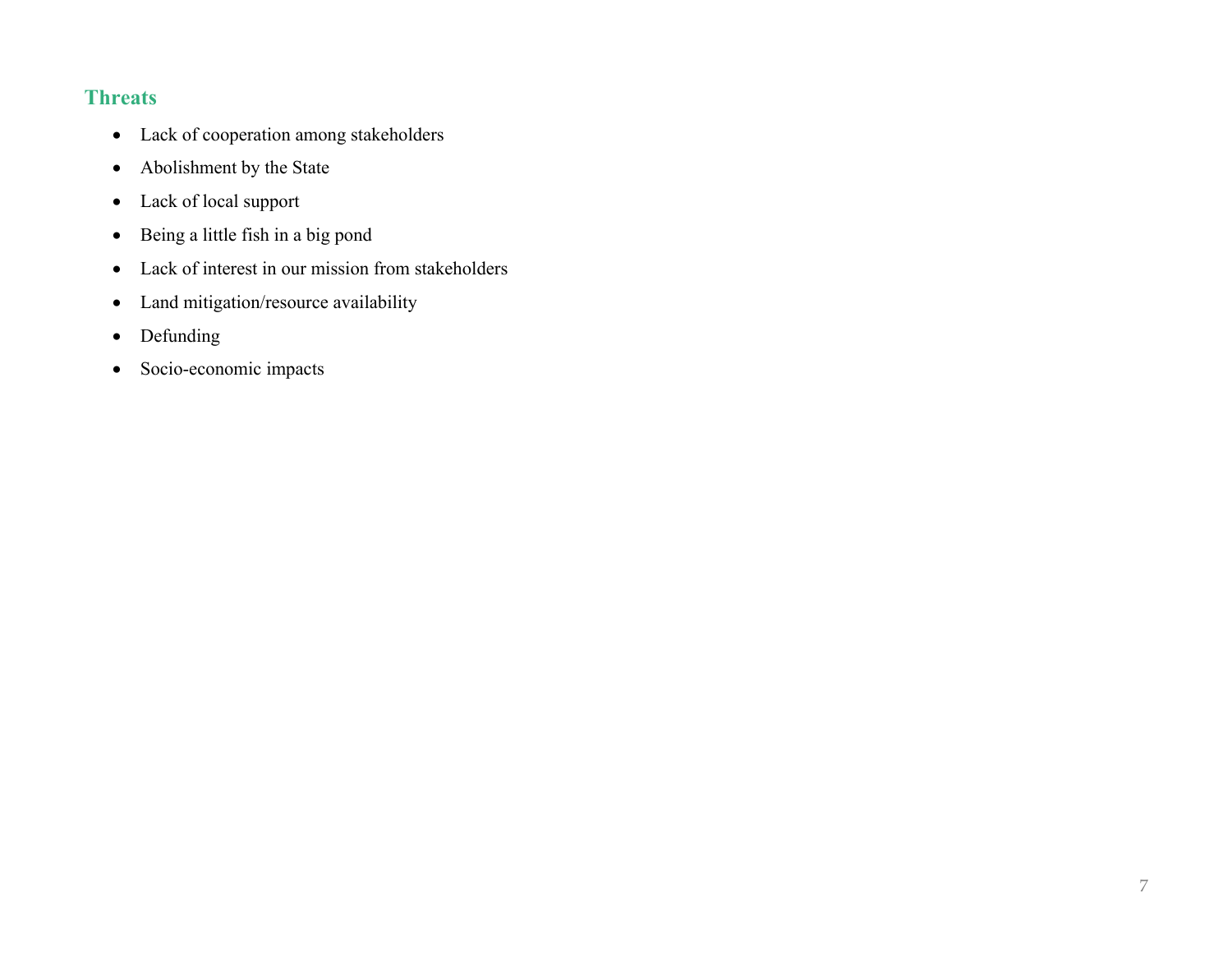# Start, Stop, Continue Retrospective

Based on the current operations and current situation, the facilitator asked the participants to think about what actions they should start, stop, and continue doing as an organization. The following is what they listed.

#### Start

- Building relationships with stakeholders
- Building relationships with elected officials and other public/community leaders
- Training and empowering our new Executive Director
	- o TWCA (Texas Water Conservation Association)
- Providing legislative updates and monthly newsletter to the board of directors and the public
- Determining level of participation, funding, and benefits of local stakeholders
- Using social media, specifically Facebook
- Conducting public input meetings
- Focusing on Basin stakeholder priorities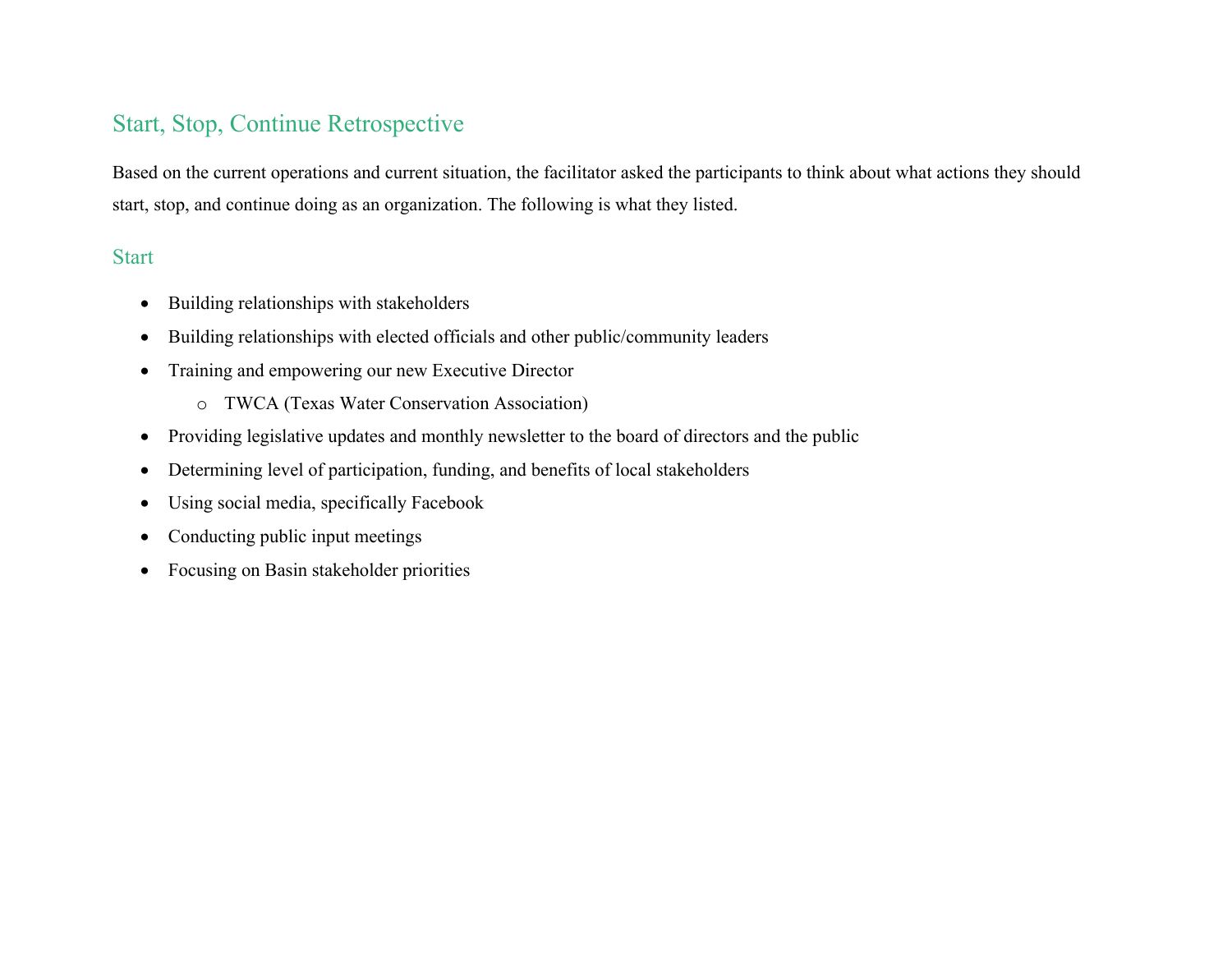## Stop

- Fighting
- Emphasizing reservoir development
- Divulging incomplete information
- Blaming others internally and externally
- Open-ended untimed public comments
- Digressing from posted agenda
- Focusing outside the Basin
- Dysfunction

## Continue

- Local funding
- Looking for more local funding
- "Clean Rivers" Program
- Funding and conducting sedimentation study/studies
- Attending regional water planning meetings
- Providing information to stakeholders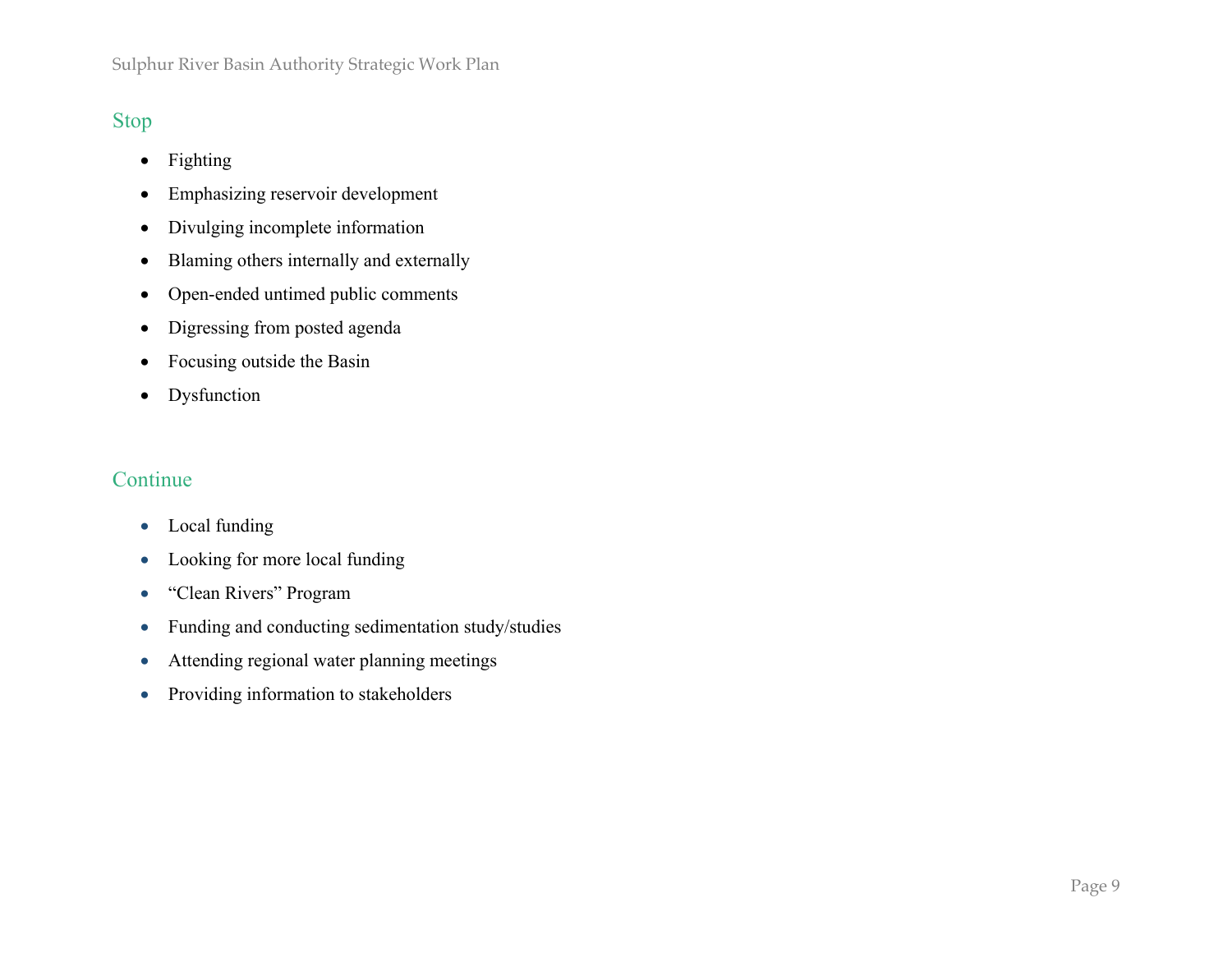# 2019-2021 Goals

The following are the list of goals developed by the board and staff throughout the process described above.

## **GOAL 1: ADVOCACY**

*To serve as an effective advocate to address the needs of the Sulphur River Basin.*

#### STRATEGIES:

- 1. Identify entities with whom we need to begin a dialog
- 2. Leverage State Representative Flynn's office, specifically his conservation and water representatives
- 3. Facilitate meetings with elected officials and stakeholders to discuss solutions to the logjam at Highway 71 and develop an action plan, including the costs of action and inaction
- 4. Adopt and support/implement that action plan from #3.

#### How will Goal #1 be Measured?

- $\Box$  Did we identify the entities to target for discussions?
- % of those entities we actually had discussions with?
- $\Box$  Did we leverage Representative Flynn's office staff?
- Did we facilitate meetings with the following stakeholders to discuss the Highway 71 logjam?
	- $\Box$  Representative Flynn himself
	- **q** TCEQ
	- $\Box$  Van Deaver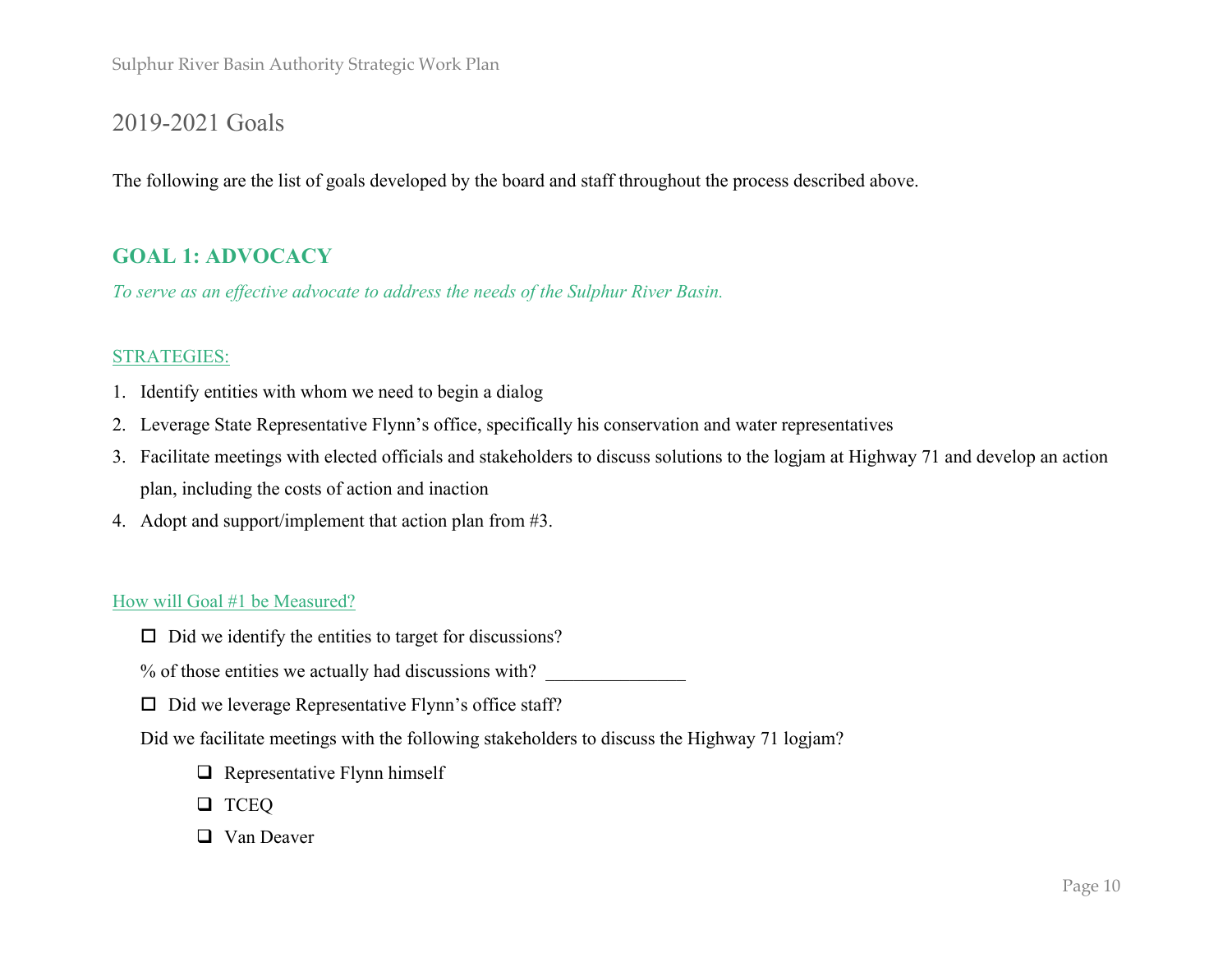- **Q** TxDOT
- $\Box$  Texas Parks & Wildlife
- Q County Commission
- **Q** County Judge
- $\Box$  Congressman Ratcliff
- $\Box$  Commerce (Waste Water)
- □ Senator Bob Hall
- $\square$  Did we create an action plan with the above stakeholders?
- $\Box$  Did we adopt that action plan?
- $\square$  Did we take action regularly to implement that action plan?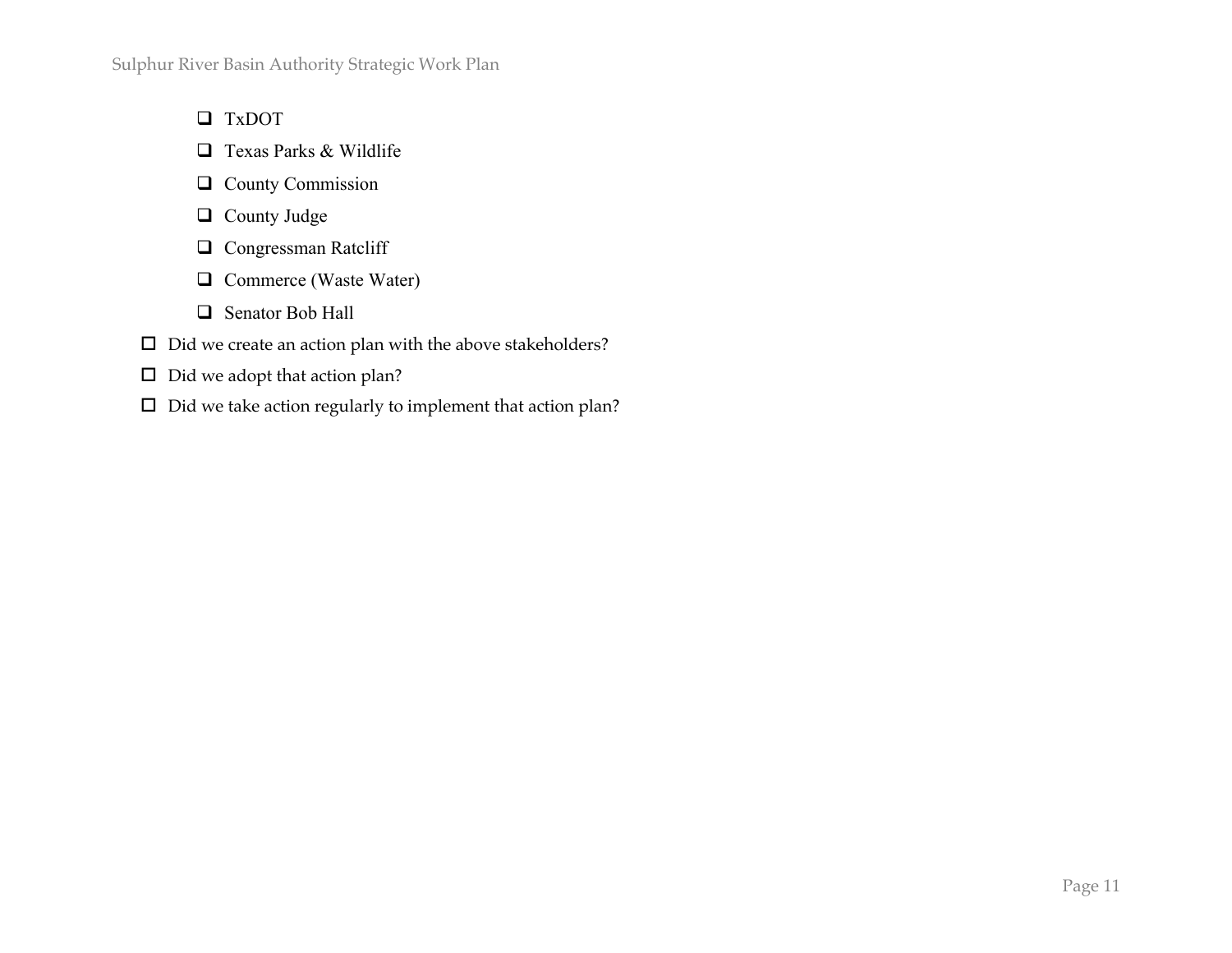## **GOAL 2: ENHANCE FUNDING**

*To secure local and diverse funding partners.*

#### STRATEGIES:

- 1. Meg/Chris to meet with entities who verbally volunteered cooperation in the strategic planning workshop
- 2. Secure support from a variety of sources throughout each county
- 3. Seek and secure an experienced and successful grant writer
- 4. Explore funding from a variety of environmental groups
- 5. Explore financial support from corporate environmental advocates

#### How will Goal #2 be Measured?

- $\Box$  Did Meg & Chris conduct one meeting with all three leaders participating?
- $\Box$  Did we pursue participants from 10 counties?
- # of counties sending participants? \_\_\_\_\_\_\_\_\_\_\_\_\_\_\_\_
- $\Box$  Did we hire a grant writer?
- $\Box$  Did Gary call 2-3 environmental groups and begin a dialog?
- # of environmental group solicitations Gary made?
- % of those calls that resulted in funding support?
- # of corporate environmental advocate solicitations we made?
- % of those calls that resulted in funding support? \_\_\_\_\_\_\_\_\_\_\_\_\_\_\_\_\_\_\_\_\_\_\_\_\_\_\_\_\_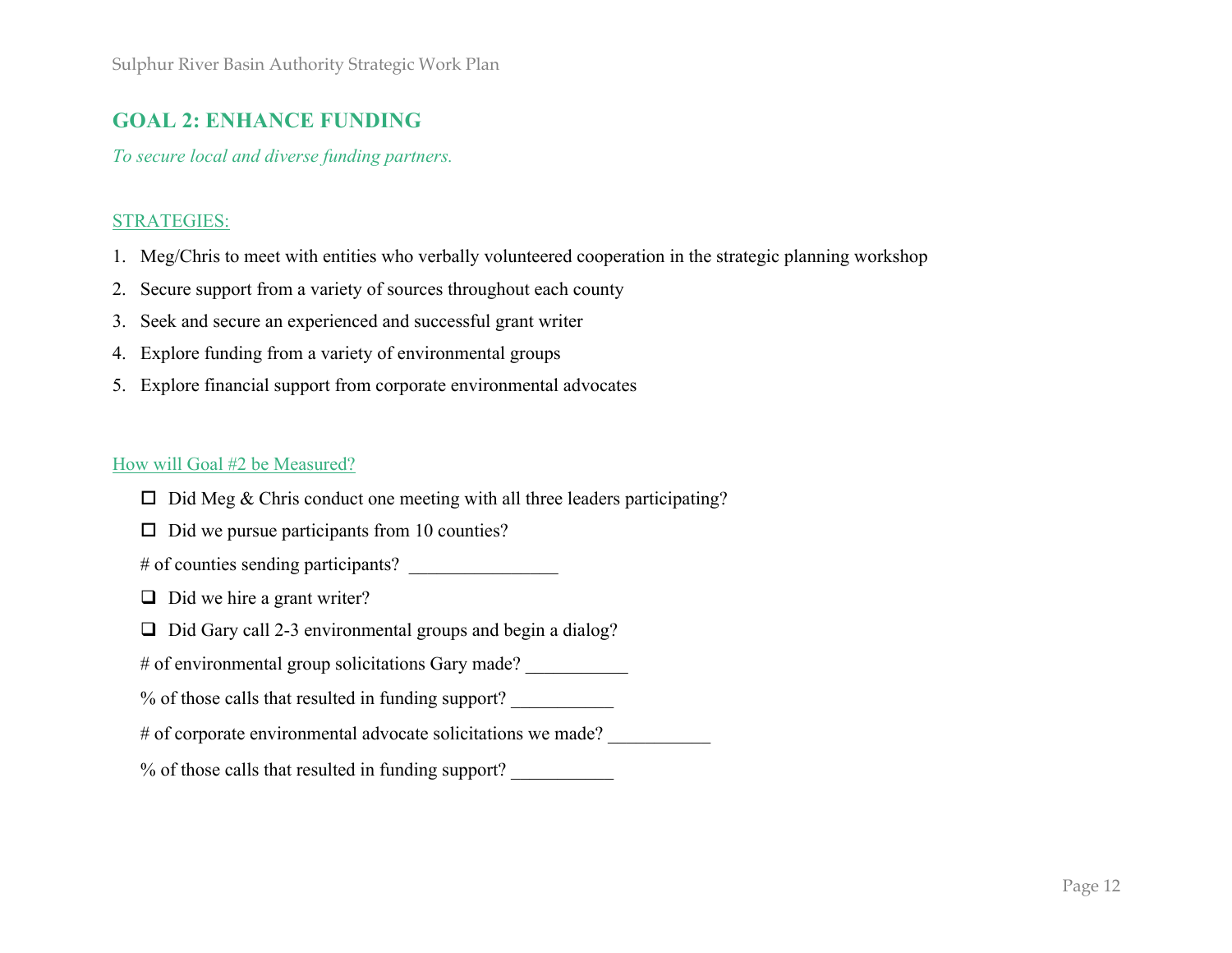## **GOAL 3: COMMUNICATIONS**

*To ensure effective communication and relations*

#### STRATEGIES:

Internal:

- 1. Develop a Communications Plan that includes:
	- a. Channels e. Messaging

f. Internal audiences

g. External audiences

- b. Who
- c. How
- d. How often/when
- 2. Identify training needs for staff
	- a. TWCA b. TML c. TCEQ d. Others?

#### External:

- 3. Increase trust and transparency
- 4. Build relationships with our stakeholders
	- a. Build a database of contacts and conversations
	- b. Intentional scheduled follow-up procedures in place
- 5. Consider/implement stakeholders' ideas as a focus

Page 13